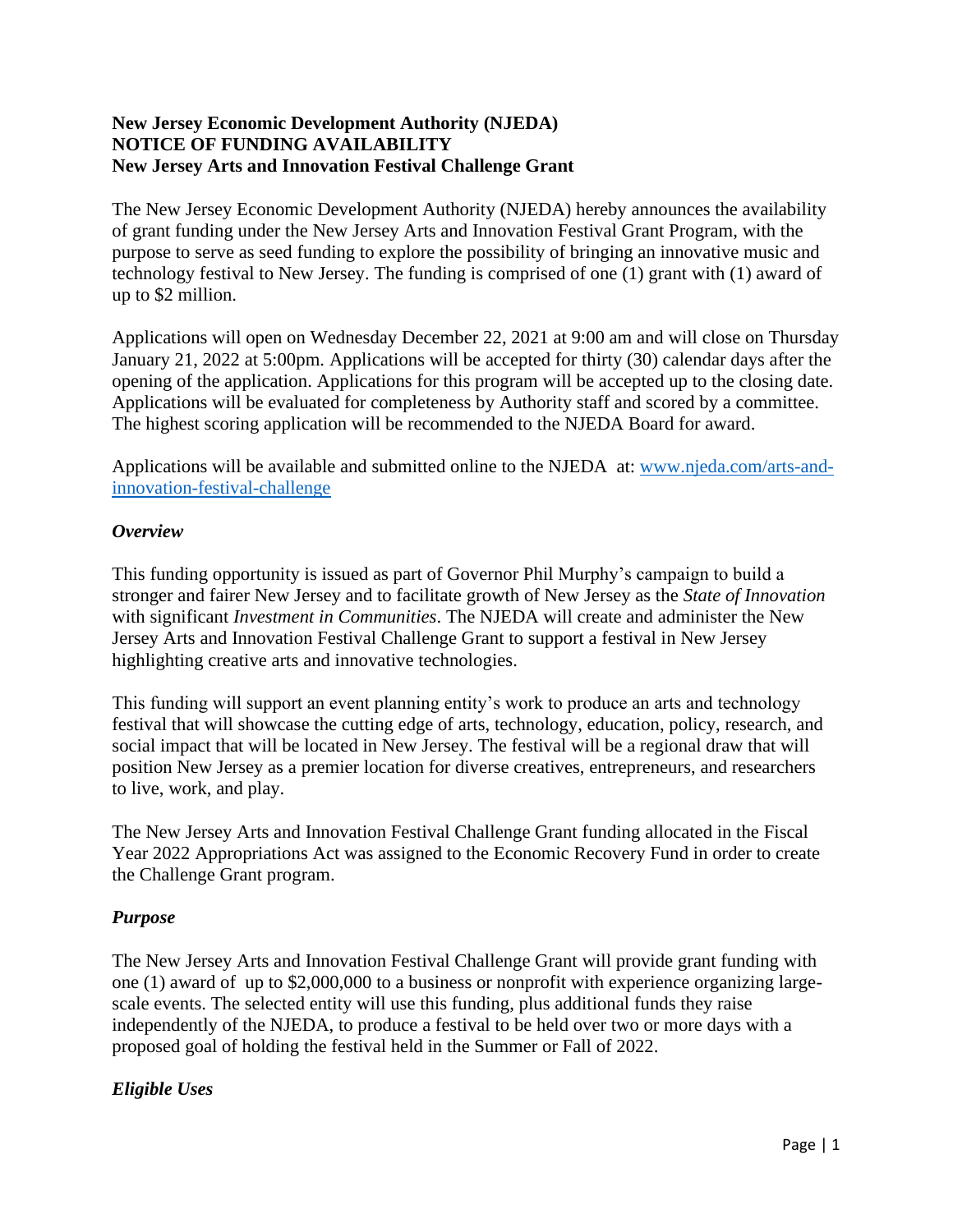The sole use of this grant funding is to cover operational costs related to the management, production, and promotion of a New Jersey centered arts and innovation festival.

### *Grant Amounts*

One grant award of up to \$2,000,000 will be awarded based on approval by the NJEDA Board.

### *Notification of Award*

The awardee will be notified following approval of the award by the NJEDA Board. The funds disbursement will be made after the execution of the grant documentation by both parties.

### *Funding Disbursement*

Funding will be disbursed as follows:

First Tranche – \$500,000 disbursed, post execution, within seven days of the receipt and approval of a spending plan for the initial disbursement of \$500,000. The spending plan must identify major cost centers and spending targets related to booking costs, operational costs, and any normal and customary costs associated with the planning, production, and management of the festival.

- a. Booking costs are described as:
	- i. Funds required to secure contracts for the time and performance of individuals or groups who are identified by the grantee as major performers, presenters, or speakers at the proposed event.
	- ii. Funds required to secure contracts for use of a specific venue or venues, in a New Jersey municipality, where speaking events, arts, and/ innovation presentations, or artistic performance or support services will be held as part of the NJ Arts and Innovation Festival
- b. Operating costs may include but are not limited to:
	- i. Contract fees, contract payments, venue and/or equipment deposits, inventory, supplies, salaries, costs related to professional services, costs related to governmental fees, utilities payments, and other customary costs related to operations.
- c. Normal and Customary costs are costs associated with the production and management of the festival that may not be traditionally associated with operating costs.

Second Tranche – Remaining funds up to a total of \$1,500,000 to be disbursed in increments of no less than \$100,000 and no greater than \$500,000 for reimbursement of booking costs, operating costs, and normal and customary costs incurred in the production of the festival not covered by the initial disbursement.

Automated processes, where applicable, are being implemented to ensure the rapid issue of the disbursements.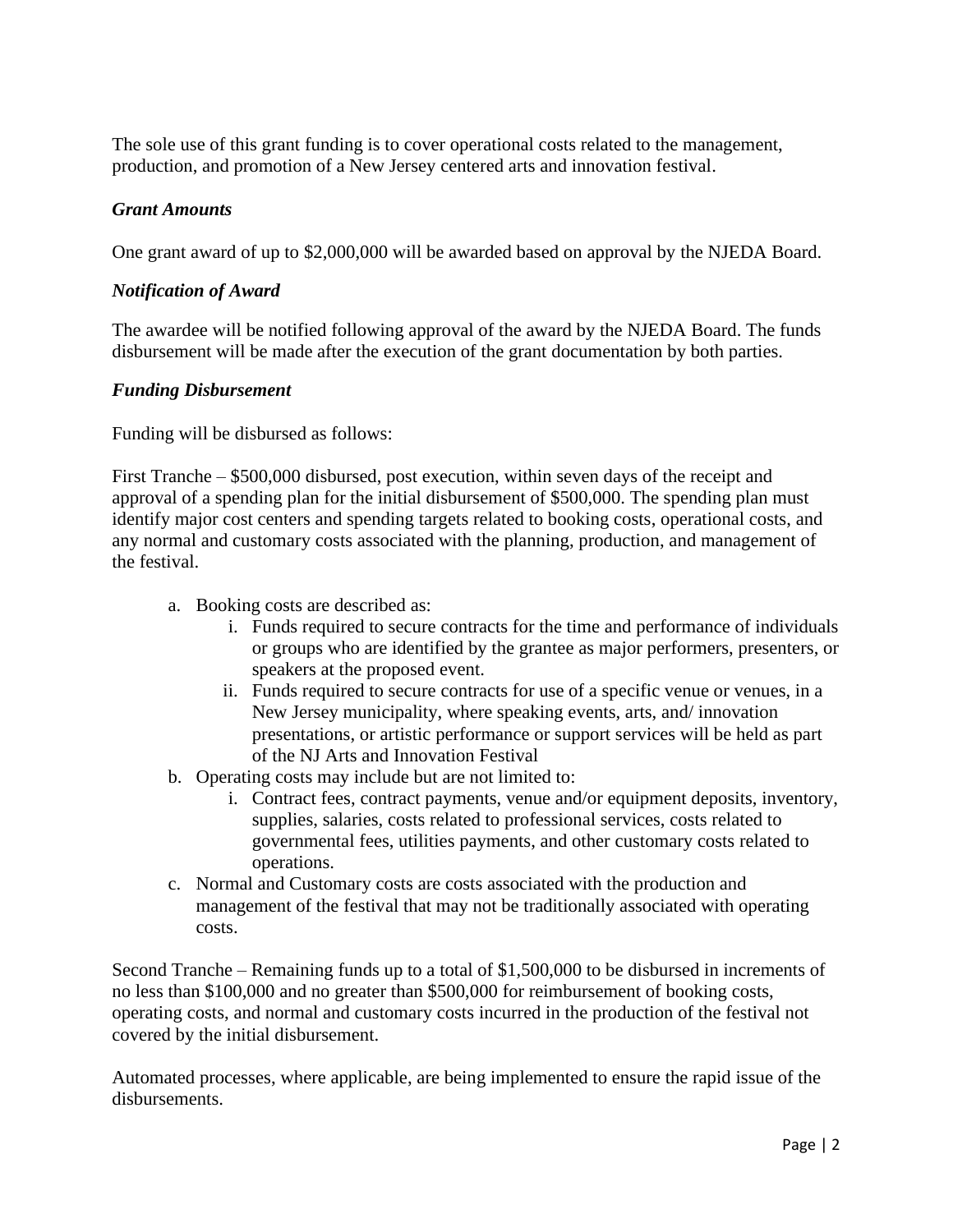# *Eligibility Requirements*

Applicant eligibility is open to qualified applicants defined as:

- For profit and nonprofit entities,
- Registered to do business in New Jersey or holding a valid NJ Charitable Registration, and
- With demonstrated experience organizing and executing at least one (1) event with an attendance of 5,000 or more in the last 7 years.

Applicants may submit only one application. The applicant will be the sole entity responsible for meeting the requirements of the grant agreement.

Applicants may add a strategic partner or partners whose experience, knowledge, skills and ability may provide an advantage in the production, management, and/or marketing of the festival. Strategic partners are distinct from contractors in that they may not be contracted for specific services, but instead will enter into agreements with the grant recipient to plan the festival and oversee spending of grant funds received. The strategic partnership must be recognized by a memorandum of understanding or a written agreement between the partner and the applicant and be included in the application. The strategic partner or partners' prior experience will be considered for the purposes of awarding the grant.

The applicant will have the sole responsibility in the grant agreement for assuring the compliance of partners with all terms and conditions of the program. The applicant will be the sole recipient of the grant. Entities may only submit one proposal as primary applicant but may be included as strategic partners on other applications or as contractor for grantees. Once included in the proposal, any named strategic partner or partners cannot be changed without the prior written consent of the Authority.

# *Application Process*

Applications will be accepted for 30 days after the opening of the application. All applications should propose an arts and innovation festival to be held in Summer or Fall 2022. The Applicant shall provide:

- Proof of successful management, by applicant and/or strategic partner, of **at least one (1) event** that took place over **two (2) or more days** and included **at least three (3) of the elements listed below.** 
	- o In order to achieve the highest possible score, applicants will need to provide proof of multiple events that they have managed with additional points being given to event hosted in New Jersey.
		- Live music performances or other live performances (i.e. poetry readings, speeches, plays)
		- Panel discussions
		- Keynote speakers of national significance (i.e. CEOs, political figures, award winning writers/performers/ researchers, advocacy champions, entrepreneurs)